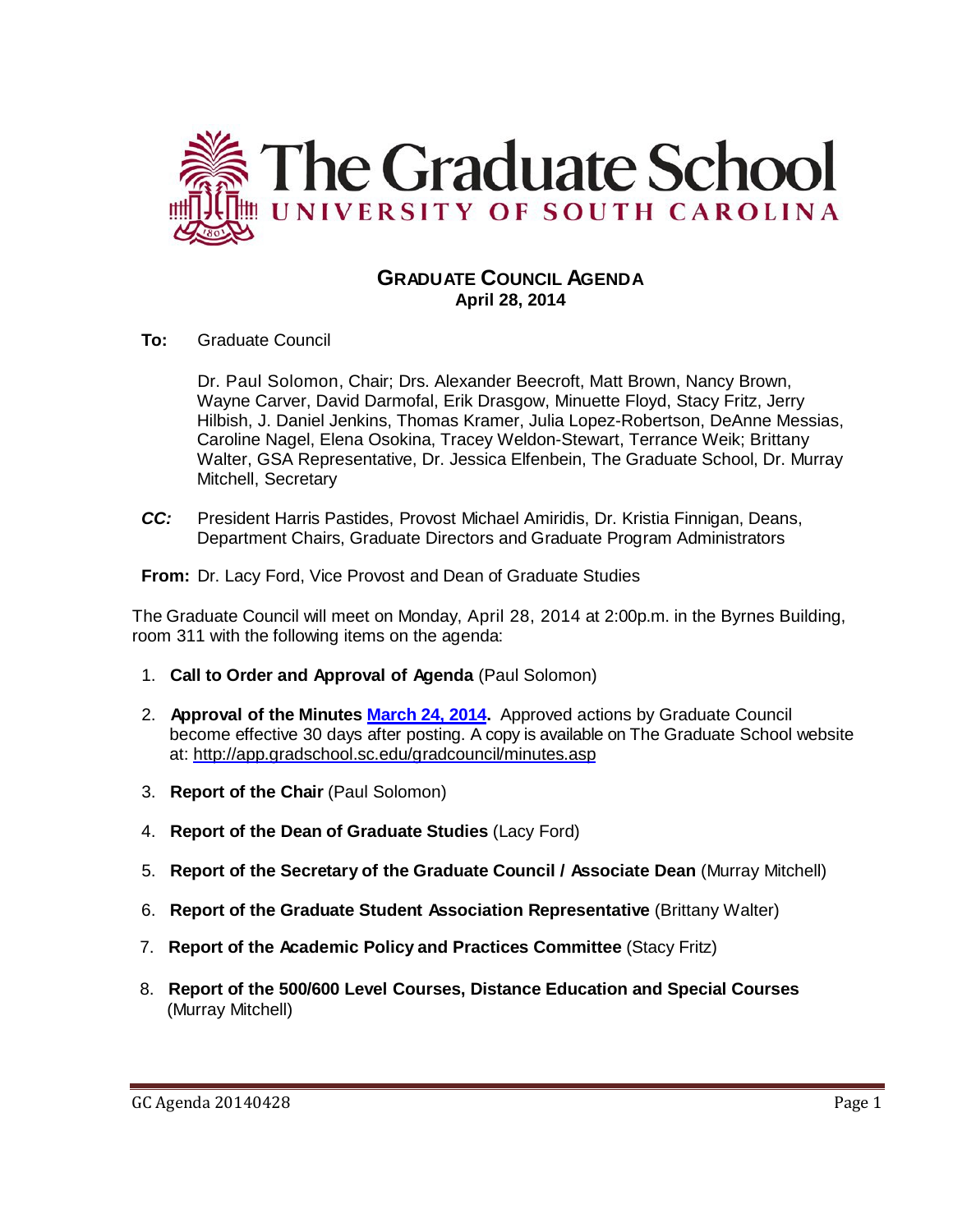# 9. **Fellowships and Scholarships Committee** (Wayne Carver)

### 10. **Report of Science, Math, and Related Professional Programs Committee** (DeAnne Messias)

#### *Department of Nursing*

# Bulletin Change

# [Master of Nursing -](http://gradschool.sc.edu/facstaff/gradcouncil/2013/Master%20of%20Nursing-Clinical%20BCH_Redacted.pdf) Clinical Nursing (3)

A College of Nursing Task Force was charged with finding an alternative to the GRE for the DNP (Doctor of Nurse Practice) and MSN (MS Nursing) graduate programs. Their findings showed a nursing graduate student's success depends on GPA, letters of recommendation, and a personal goal statement that demonstrates clarity of ideas, writing skills, and congruence with program outcomes. The alternative admission criteria system was approved by the College of Nursing Graduate Council and subsequently submitted and approved by the USC Graduate Council for approval. The GRE score was removed from the admissions criteria for the Doctor of Nurse Practice (DNP) program upon approval by the USC Graduate Council in Spring 2013.

#### Bulletin Change

# [Master of Nursing -](http://gradschool.sc.edu/facstaff/gradcouncil/2013/Master%20of%20Nursing-Health%20BCH_Redacted.pdf) Health Nursing (3)

A College of Nursing Task Force was charged with finding an alternative to the GRE for the DNP (Doctor of Nurse Practice) and MSN (MS Nursing) graduate programs. Their findings showed a nursing graduate student's success depends on GPA, letters of recommendation, and a personal goal statement that demonstrates clarity of ideas, writing skills, and congruence with program outcomes. The alternative admission criteria system was approved by the College of Nursing Graduate Council and subsequently submitted and approved by the USC Graduate Council for approval. The GRE score was removed from the admissions criteria for the Doctor of Nurse Practice (DNP) program upon approval by the USC Graduate Council in Spring 2013.

 *Engineering and Computing*

#### New Course Proposal [EMCH 780 Energy Storage \(3\)](http://gradschool.sc.edu/facstaff/gradcouncil/2013/EMCH%20780%20NCP_Redacted.pdf)

# This course is aimed to provide graduate students with a comprehensive introduction to the various energy storage mechanisms and technologies that are currently being utilized. The content of the course includes methods and mechanisms of common energy storage (thermal, mechanical, chemical and electrochemical).

[Effective Fall 2014] [Prerequisite: None]

# *Department of Exercise Science*

# Academic Program Action

# [Doctorate of Physical Therapy \(124\)](http://gradschool.sc.edu/facstaff/gradcouncil/2013/APA%20EX%20SCI%20DPT_Redacted.pdf)

It is proposed that PHYT 888 (Research Project in Physical Therapy) replace PHYT 790 (Independent Study) in the Program of Study for the Doctorate of Physical Therapy degree.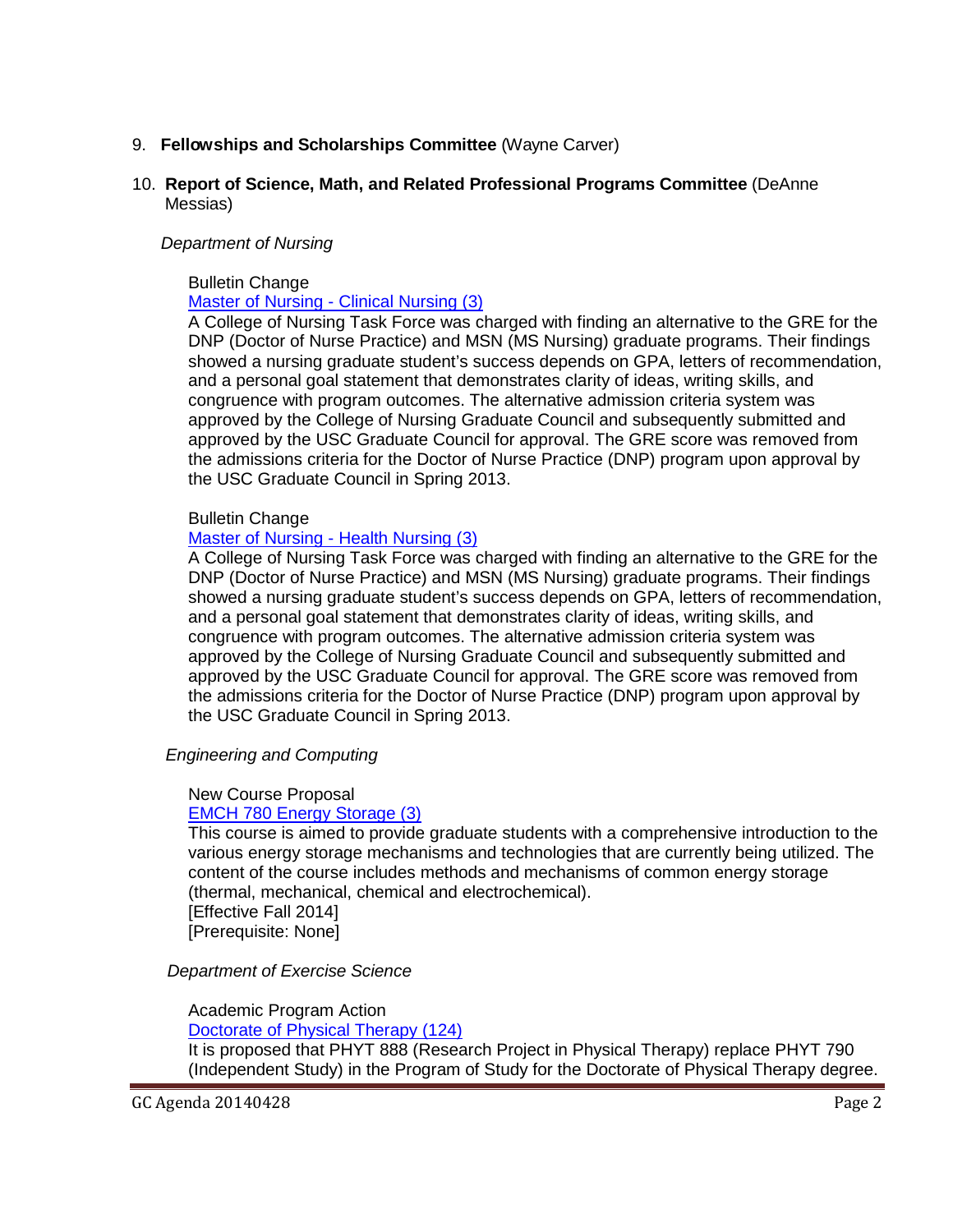Currently, students in the  $3<sup>rd</sup>$  year of the DPT program are required to complete 1 credit hour of PHYT 790. Historically, the PHYT 790 contracts have always been directed toward their research project. Based on this pattern, it seems more appropriate to eliminate the Independent Study requirement, and replace it with one credit hour of PHYT 888. This would increase the total PHYT 888 requirement from 6 hours to 7 hours. The total credit hours required for the DPT degree would remain unchanged. [Effective Fall 2014]

# 11. **Report of the Humanities, Social Sciences, Education, and Related Professional Programs Committee** (J. Daniel Jenkins)

*Hospitality, Retail and Sports Management*

Academic Program Action/Bulletin Change

[HRSM Doctoral Dual Degree Program with National Taiwan Normal University](http://gradschool.sc.edu/facstaff/gradcouncil/2013/HRSM%20APA%20JUS%20-%20SPTE%20PhD%20Dual%20Degree%20Program%20with%20Nat%20Taiwan%20Normal%20Univ%20REVISED%204-16_Redacted.pdf) (60)

The PhD degree in Sport and Entertainment Management provides a students with the opportunity to generate significant industry-specific knowledge through exposure to and participation in the highest levels of academic research. To achieve the mission of internationalization, SPTE is to expand its outreach of the PhD program to Taiwan.

From: Programs – Sport and Entertainment Management, PhD To: Programs – Sport and Entertainment Management, PhD

Dual Degree Programs with National Taiwan Normal University, Taiwan, R.O.C.

• USC PhD in Sport and Entertainment Management/NTNU PhD in Sport, Leisure and Hospitality Management (PhD, in SPTE/PhD in SLHM)

[Effective Fall 2014]

Academic Program Action/Bulletin Change

# [HRSM-HRTM Masters Dual Degree Program with National Taiwan Normal](http://gradschool.sc.edu/facstaff/gradcouncil/2013/HRSM-HRTM%20Masters%20Dual%20APA%20JUS%20-%20HRTM%20Masters%20Dual%20Degree%20Program%20with%20Nat%20Taiwan%20Normal%20Univ%20REVISED_Redacted.pdf)  [University](http://gradschool.sc.edu/facstaff/gradcouncil/2013/HRSM-HRTM%20Masters%20Dual%20APA%20JUS%20-%20HRTM%20Masters%20Dual%20Degree%20Program%20with%20Nat%20Taiwan%20Normal%20Univ%20REVISED_Redacted.pdf) (36)

The Master of International Hospitality and Tourism Management is a professional program designed to prepare students for advanced careers in the global hospitality and tourism industry. The MIHTM program provides a comprehensive study of my facets of international hospital and tourism management. To achieve the mission of internationalization, HRTM is to expand its outreach of the MIHTRM program to Taiwan, which has a long-term relationship with the State of South Carolina.

From: Programs – International Hospitality and Tourism Management, M.I.H.T.M. To: Programs - International Hospitality and Tourism Management, M.I.H.T.M. Dual Degree Programs with National Taiwan Normal University, Taiwan, R.O.C.

• USC Master in International Hospitality and Tourism Management, M.I.H.T.M. / NTNU Master in Sport, Leisure and Hospitality Management (MIHTM / MS in SLHM)

[Effective Fall 2014]

GC Agenda 20140428 Page 3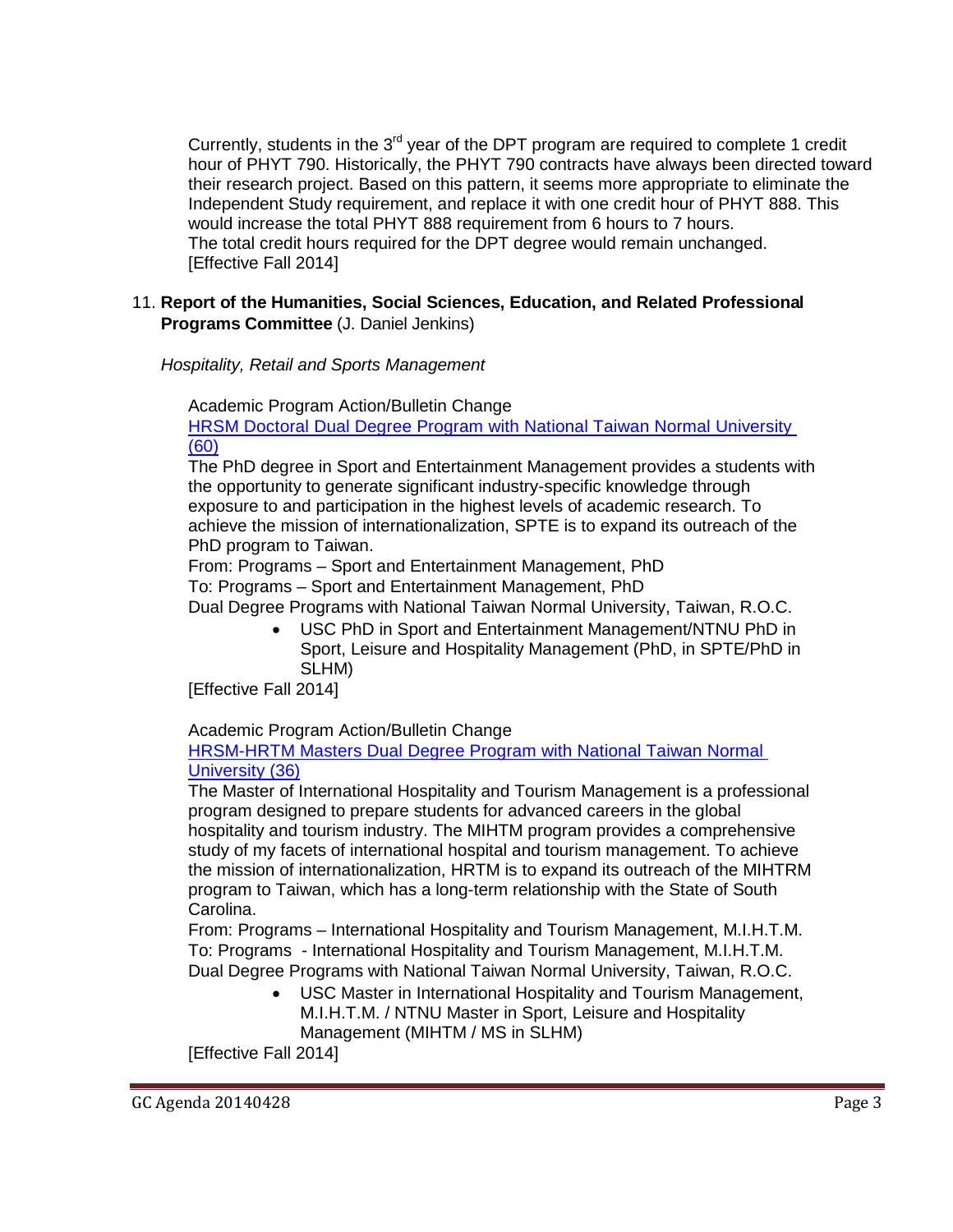Academic Program Action

[HRSM-HRTM Doctoral Dual Degree Program with National Taiwan Normal](http://gradschool.sc.edu/facstaff/gradcouncil/2013/HRSM-HRTM%20Doctoral%20Dual%20Degree%20Program%20w%20National%20TNU%20SEM%20revised_Redacted.pdf)  [University](http://gradschool.sc.edu/facstaff/gradcouncil/2013/HRSM-HRTM%20Doctoral%20Dual%20Degree%20Program%20w%20National%20TNU%20SEM%20revised_Redacted.pdf) (60)

The PhD degree in Hospitality Management (HM) provides students with the opportunity to generate significant industry – specific knowledge through exposure to and participation in the highest levels of academic research. To achieve the mission of international, HRTM is to expand its outreach of the PhD program to Taiwan, which has had a long-term relationship with University, which has been recognized as one of the Top 500 in the world.

From: Programs – Hospitality Management, PhD

To: Programs – Hospitality Management, PhD

Dual Degree Programs with National Taiwan Normal University, Taiwan. P.O.C.

• USC PhD in Hospitality Management / NTNU PhD in Sport, Leisure and Hospitality Management (PhD in HM / PhD in SLHM)

[Effective Fall 2014]

# Academic Program Action

[HRSM Masters Dual Degree Program with National Taiwan Normal University](http://gradschool.sc.edu/facstaff/gradcouncil/2013/HRSM%20Masters%20Dual%20APA%20JUS%20-%20SPTE%20Masters%20Dual%20Degree%20Program%20with%20Nat%20Taiwan%20Normal%20Univ%20REVISED_Redacted.pdf) (36) The Master of Science in Sport and Entertainment Management (MSEM) is designed to train students for management leadership roles in the sport, entertainment and venue industries. To achieve the mission of internationalization, SPTE expands its outreach of the MSEM program into Taiwan, which has had a long-term relationship with the State of South Carolina. SPTE will collaborate with the College of Sports and Recreation of National Taiwan Normal University (NTNU), which has been recognized as one of the Top 500 in the world. From: Programs – Sport and Entertainment, M.S.E.M.

To: Programs – Sport and Entertainment Management, M.S.E.M. Dual Degree Programs with National Taiwan Normal University, Taiwan, R.O.C.

• USC Master in Sport and Entertainment Management / NTNU Master in Sport, Leisure and Hospitality Management (MSEM / MS in SLHM)

[Effective Fall 2014]

*The College of Education*

# Distance Education Delivery

EDEX 717 [Ethics in Behavior Analysis](http://gradschool.sc.edu/facstaff/gradcouncil/2013/EDEX%20717%20DED_Redacted.pdf) (3)

The Behavior Analyst Certification Board (BACB) is requiring a course in Ethics to become a certified behavior analyst. To reach students across the state, and remain competitive with other providers of BACB coursework, it is important that the Department of Educational Studies make some courses in the sequence available online.

[Effective Summer II 2014]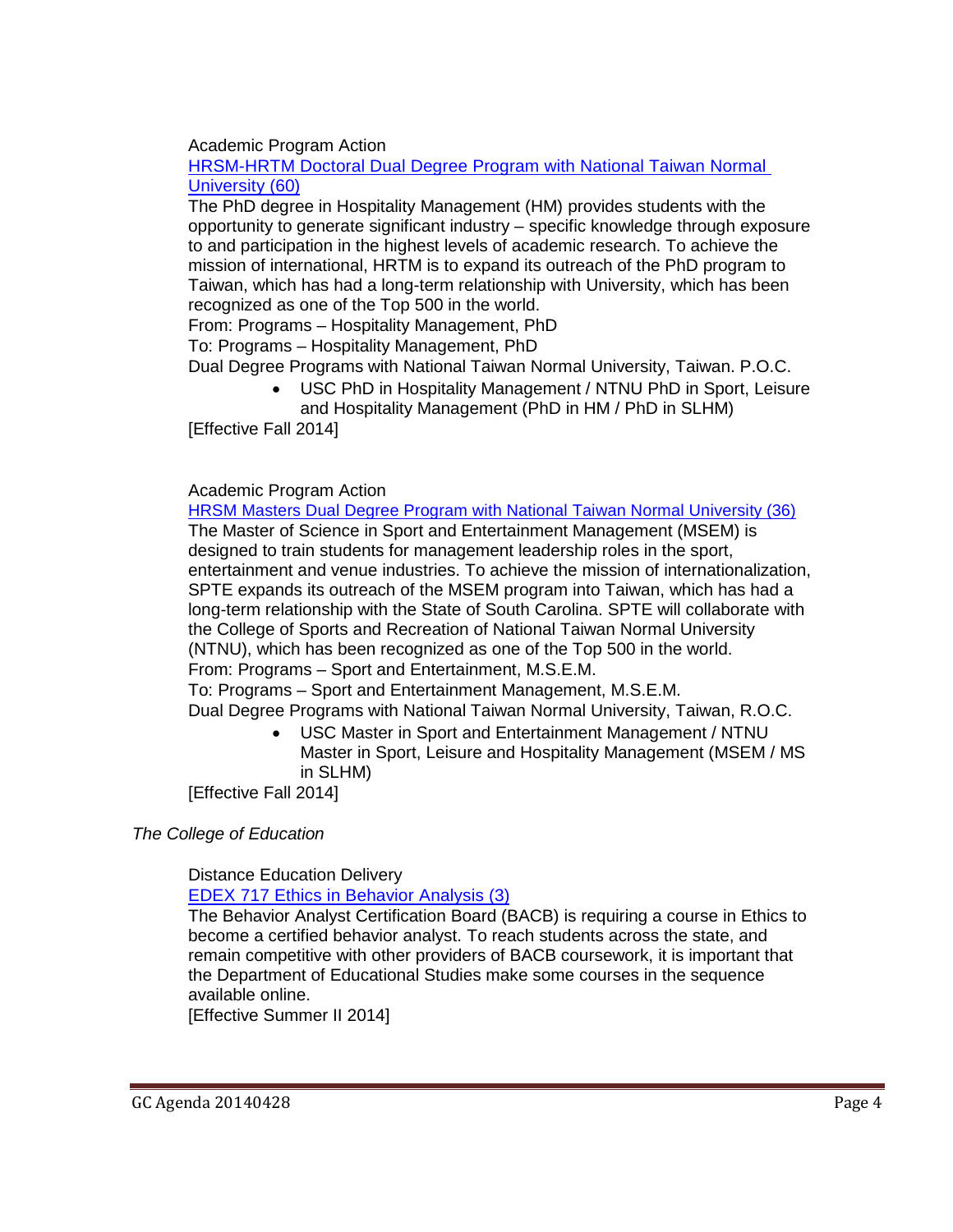Distance Education Delivery

[EDSE 850 Advanced Readings in Secondary Science](http://gradschool.sc.edu/facstaff/gradcouncil/2013/EDSE%20850%20DED_Redacted.pdf) (3)

This course is typically offered in a face-to-face graduate student seminar that addresses research in secondary science. Students in our PhD in Teaching and Learning often take this course to satisfy one the Pedagogical Content courses at the 800 level (two are required).

[Effective Summer I 2014]

# Distance Education Delivery

[EDCS 820 Advanced Study of Diversity and the Curriculum](http://gradschool.sc.edu/facstaff/gradcouncil/2013/EDCS%20820%20DED_Redacted.pdf) (3)

The Ed.D. in Curriculum and Instruction (Curriculum Studies) program proposes to offer EDCS 820 Advanced Study of Diversity and the Curriculum, EDCS 823 Curriculum Inquiry and EDCS 824 Curriculum Seminar using a distributed education format to more appropriately facilitate our practicing educator audience's ability to access these courses. It is proposed that all three courses be offered using a web-based format with 100% distance delivery method. [Effective Fall 2014]

# Distance Education Delivery

# [EDCS 823 Curriculum Inquiry](http://gradschool.sc.edu/facstaff/gradcouncil/2013/EDCS%20823%20DED_Redacted.pdf) (3)

The Ed.D. in Curriculum and Instruction (Curriculum Studies) program proposes to offer EDCS 820 Advanced Study of Diversity and the Curriculum, EDCS 823 Curriculum Inquiry and EDCS 824 Curriculum Seminar using a distributed education format to more appropriately facilitate our practicing educator audience's ability to access these courses. It is proposed that all three courses be offered using a web-based format with 100% distance delivery method. [Effective Spring 2015]

# Distance Education Delivery

# [EDCS 824 Curriculum Seminar](http://gradschool.sc.edu/facstaff/gradcouncil/2013/EDCS%20824%20DED_Redacted.pdf) (3)

The Ed.D. in Curriculum and Instruction (Curriculum Studies) program proposes to offer EDCS 820 Advanced Study of Diversity and the Curriculum, EDCS 823 Curriculum Inquiry and EDCS 824 Curriculum Seminar using a distributed education format to more appropriately facilitate our practicing educator audience's ability to access these courses. It is proposed that all three courses be offered using a web-based format with 100% distance delivery method. [Effective Spring 2015]

# Academic Program Actions

# [Master of Arts in Teaching \(Music Education\)](http://gradschool.sc.edu/facstaff/gradcouncil/2013/Master%20of%20Arts%20in%20Teaching%20(Music%20Education)%20APA_Redacted.pdf) (45)

Due to changes in curricula, MUED 568P and MUED 557 will no longer be offered. The content of these courses will be distributed among other new and existing courses. Now that MUED 784 and MUED 753 are no longer taught with regularity, greater flexibility of course sections is needed facilitate timely graduation. The MUED 700 – Independent Study is included to allow the student to address an area of weakness.

From: Music Education, MAT (P-12 Certification) Degree Requirements, Curriculum (45 hours), Core Courses Required for each M.A.T. Strand (30 hours), Instrumental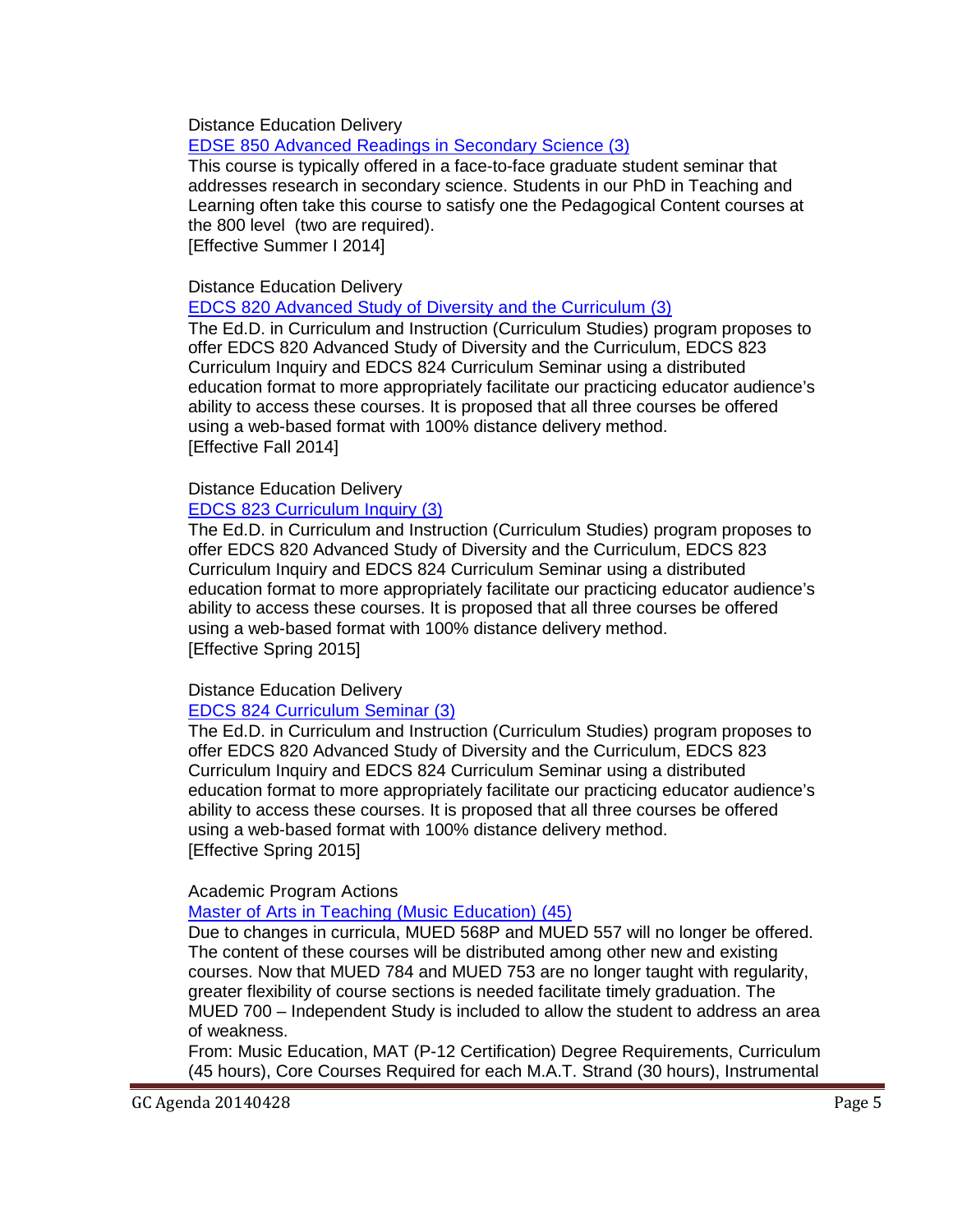(Winds/Percussion) Strand Courses

- MUED 568-Organization and Administration of Music Programs (2)
- MUED 568P
- MUED 557
- $\bullet$  MUSC 734 Ensemble (2)
- Advisor approved MUED or MUSC electives
- Select two of the following three courses (6)
- MUSC 733 Advanced Conducting
- MUED 784
- $\bullet$  MUED 753
- Note: Students will need to satisfy prerequisite skills in wind and percussion pedagogy, secondary instruments, conducting and piano.

To: Music Education, MAT (P-12 Certification) Degree Requirements, Curriculum (45 hours), Core Courses Required for each M.A.T. Strand (30 hours), Instrumental (Winds/Percussion) Strand Courses

- MUED 568-Organization and Administration of Music Programs (2)
- MUED 551 The Middle School Band (2)
- MUED 552 The High School band (2)
- MUSC  $734$  Ensemble  $(2)$
- MUSC 733 Advanced Conducting (3)
- Elective course from MUED or College of Education (3)
- MUED 700 Independent Study in Music Education (1)
- Note: Students will need to satisfy prerequisite skills in wind and percussion pedagogy, secondary instruments, conducting and piano.

[Effective Fall 2015]

Academic Program Actions

# [Master of Science in Advanced Athletic Training](http://gradschool.sc.edu/facstaff/gradcouncil/2013/Master%20of%20Science%20in%20AthleticTraining%20APA_Redacted.pdf) (36)

Replaces the MS in Physical Education with an emphasis in Athletic Training. The bulletin changes to reflect the new degree, which will ultimately be required by the Commission on Accreditation for Athletic Training Education (CAATE). The curriculum for the MS in Advanced Athletic Training will be the same as our current MS in Physical Education with a Concentration in Athletic Training. This proposal to create a new degree program is necessary as a simple name change was not possible. Once the new degree program is in place, the MS in physical Education will be passed out.

[Effective Fall 2014]

# 12. **Report of the Grievances, Appeals and Petitions Committee** (Erik Drasgow)

# 13. **Other Committee Reports**